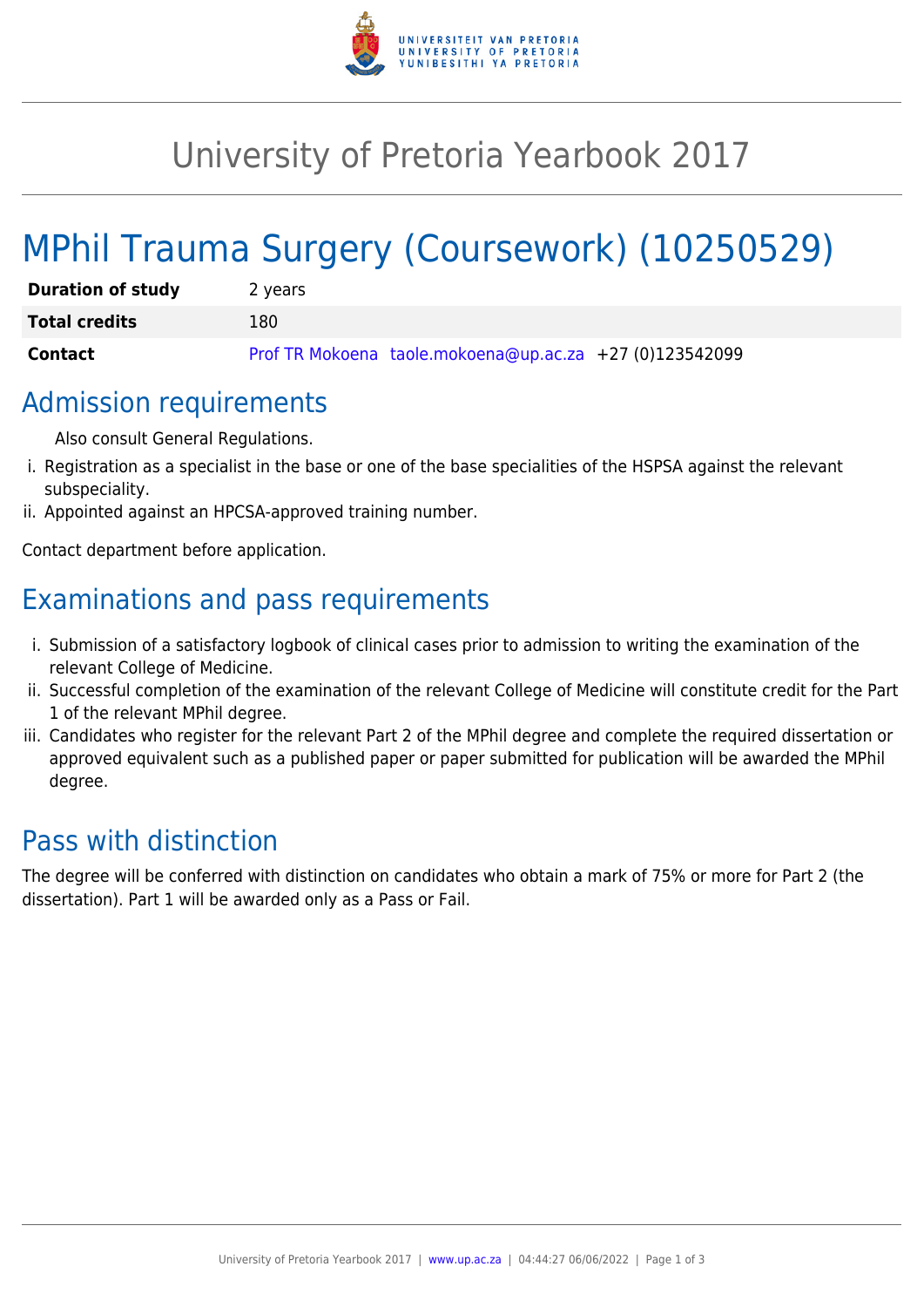

### Curriculum: Year 1

**Minimum credits: 120**

#### **Core modules**

[Trauma surgery for medical subspecialities Part 1 802](https://www.up.ac.za/yearbooks/2017/modules/view/SGE 802) (SGE 802) - Credits: 120.00